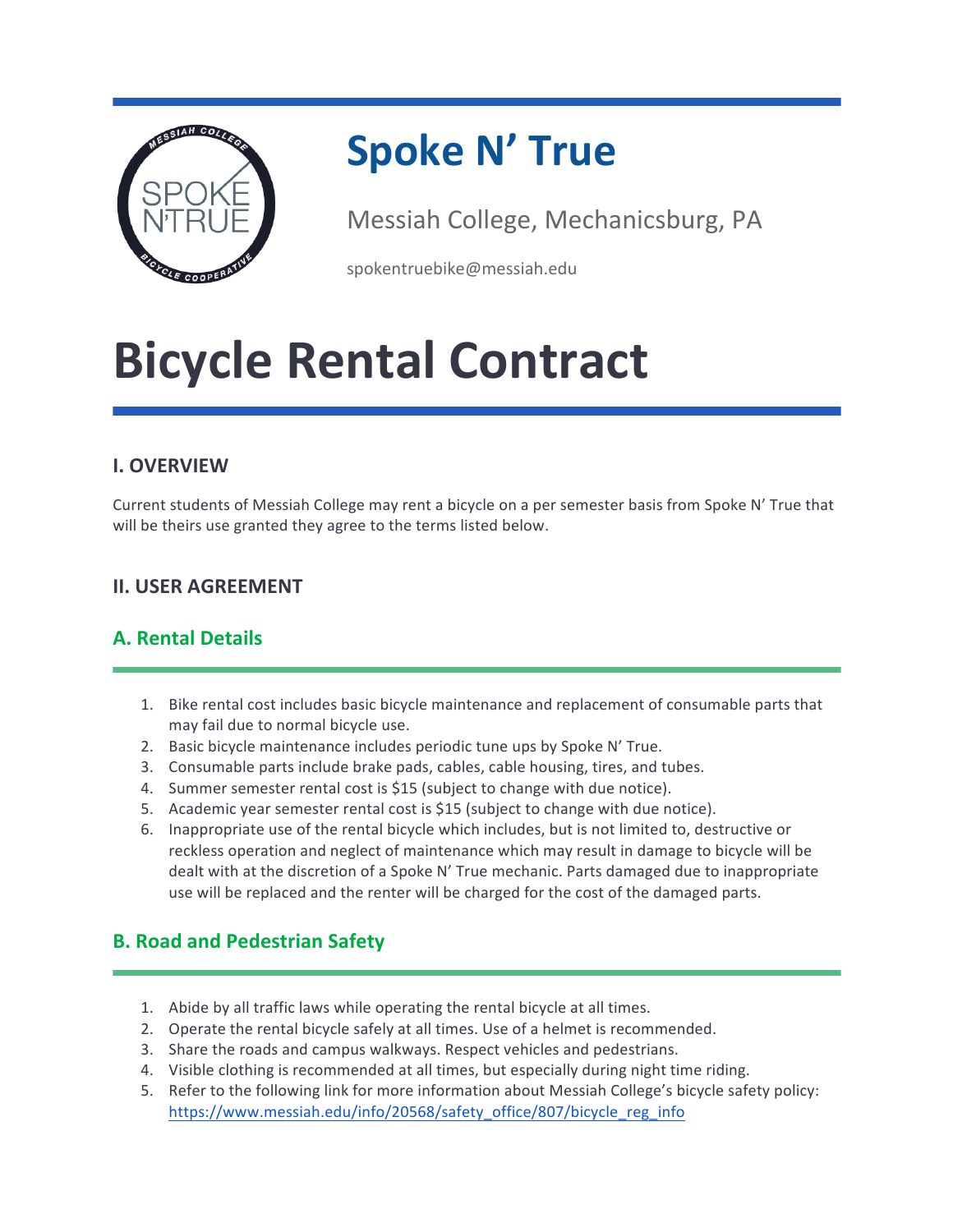- 1. The rental bicycle may be used on and off campus in a safe and conscientious manner.
- 2. The rental bicycle may be lent to other students besides the original renter, but the renter is responsible for all damages to the rental bicycle that is caused by the renter or others who use the rental bicycle.
- 3. Secure, store, or lock the rental bicycle at all times when not in use.
- 4. Spoke N' True is not liable for any personal harm to the renter or other persons that is caused by the operation of the rental bicycle.

#### **D. Maintenance**

- 1. The renter is responsible for bringing the rental bike to Spoke N' True a minimum of once a month for a quick check and tune up during normal shop operating hours.
- 2. The renter is responsible for bringing the rental bike to Spoke N' True for maintenance as needed. Spoke N' True can be reached at spokentruebike@messiah.edu.
- 3. Maintenance requests should be made ahead of time by email or via drop-ins to the weekly Bike Shops held on campus.
- 4. Bike Shop hours will be given by Spoke N' True and are subject to change.

#### **E. Assumption of Risk**

1. The renter assumes all the risks of possessing and operating the rental bicycle.

#### **III. PAYMENT**

- 1. All payment will be charged to the Renter's student account.
- 2. The rental cost will be assessed at the beginning of the rental period.
- 3. Spoke N' True will not assess any charges without informing the renter.
- 4. A charge of \$100 will be issued to the Renter's student account if the rental bicycle is not returned to Spoke N' True at the end of the rental term.
- 5. Damages and costs incurred by inappropriate use of the rental bicycle will be addressed according to Section II.A.6.

Date Created: May 1, 2019

Date Updated: May 1, 2019